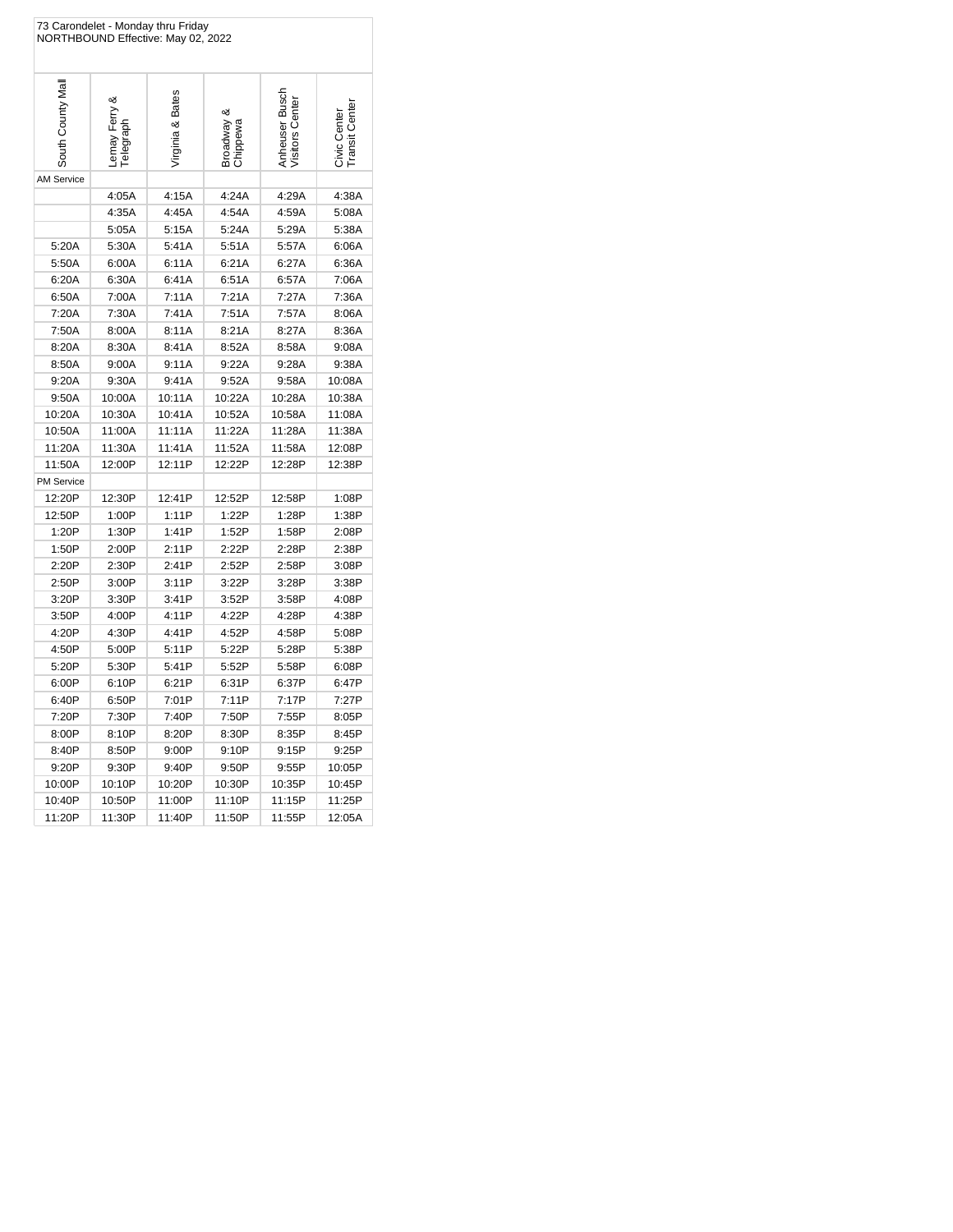|                                | 73 Carondelet - Monday thru Friday<br>SOUTHBOUND Effective: May 02, 2022 |                      |                  |                                 |                  |
|--------------------------------|--------------------------------------------------------------------------|----------------------|------------------|---------------------------------|------------------|
| Civic Center<br>Transit Center | Anheuser Busch<br>Visitors Center                                        | Broadway<br>Chippewa | Virginia & Bates | య<br>Lemay Ferry &<br>Telegraph | South County Mal |
| <b>AM Service</b>              |                                                                          |                      |                  |                                 |                  |
| 4:22A                          | 4:32A                                                                    | 4:37A                | 4:46A            | 4:57A                           | 5:07A            |
| 4:50A                          | 5:00A                                                                    | 5:05A                | 5:14A            | 5:25A                           | 5:35A            |
| 5:20A                          | 5:30A                                                                    | 5:35A                | 5:44A            | 5:55A                           | 6:05A            |
| 5:50A                          | 6:00A                                                                    | 6:05A                | 6:14A            | 6:25A                           | 6:35A            |
| 6:20A                          | 6:30A                                                                    | 6:35A                | 6:44A            | 6:55A                           | 7:05A            |
| 6:50A                          | 7:00A                                                                    | 7:05A                | 7:14A            | 7:25A                           | 7:35A            |
| 7:20A                          | 7:30A                                                                    | 7:35A                | 7:44A            | 7:55A                           | 8:05A            |
| 7:50A                          | 8:00A                                                                    | 8:06A                | 8:15A            | 8:27A                           | 8:37A            |
| 8:20A                          | 8:30A                                                                    | 8:36A                | 8:45A            | 8:57A                           | 9:07A            |
| 8:50A                          | 9:00A                                                                    | 9:06A                | 9:15A            | 9:27A                           | 9:37A            |
| 9:20A                          | 9:30A                                                                    | 9:36A                | 9:45A            | 9:57A                           | 10:07A           |
| 9:50A                          | 10:00A                                                                   | 10:06A               | 10:15A           | 10:27A                          | 10:37A           |
| 10:20A                         | 10:30A                                                                   | 10:36A               | 10:45A           | 10:57A                          | 11:07A           |
| 10:50A                         | 11:00A                                                                   | 11:06A               | 11:15A           | 11:27A                          | 11:37A           |
| 11:20A                         | 11:30A                                                                   | 11:36A               | 11:45A           | 11:57A                          | 12:07P           |
| 11:50A                         | 12:00P                                                                   | 12:06P               | 12:15P           | 12:27P                          | 12:37P           |
| <b>PM Service</b>              |                                                                          |                      |                  |                                 |                  |
| 12:20P                         | 12:30P                                                                   | 12:36P               | 12:45P           | 12:57P                          | 1:07P            |
| 12:50P                         | 1:00P                                                                    | 1:06P                | 1:15P            | 1:27P                           | 1:37P            |
| 1:20P                          | 1:30P                                                                    | 1:36P                | 1:46P            | 1:58P                           | 2:08P            |
| 1:50P                          | 2:00P                                                                    | 2:06P                | 2:16P            | 2:28P                           | 2:38P            |
| 2:20P                          | 2:30P                                                                    | 2:36P                | 2:46P            | 2:58P                           | 3:08P            |
| 2:50P                          | 3:00P                                                                    | 3:06P                | 3:16P            | 3:28P                           | 3:38P            |
| 3:20P                          | 3:30P                                                                    | 3:36P                | 3:46P            | 3:58P                           | 4:08P            |
| 3:50P                          | 4:00P                                                                    | 4:06P                | 4:16P            | 4:28P                           | 4:38P            |
| 4:20P                          | 4:30P                                                                    | 4:36P                | 4:46P            | 4:58P                           | 5:08P            |
| 4:50P                          | 5:00P                                                                    | 5:06P                | 5:16P            | 5:28P                           | 5:38P            |
| 5:20P                          | 5:29P                                                                    | 5:35P                | 5:44P            | 5:55P                           | 6:05P            |
| 5:50P                          | 5:59P                                                                    | 6:05P                | 6:14P            | 6:25P                           | 6:35P            |
| 6:20P                          | 6:29P                                                                    | 6:35P                | 6:44P            | 6:55P                           | 7:05P            |
| 7:00P                          | 7:09P                                                                    | 7:14P                | 7:22P            | 7:33P                           | 7:43P            |
| 7:40P                          | 7:49P                                                                    | 7:54P                | 8:02P            | 8:13P                           | 8:23P            |
| 8:20P                          | 8:29P                                                                    | 8:34P                | 8:42P            | 8:53P                           | 9:03P            |
| 9:00P                          | 9:09P                                                                    | 9:14P                | 9:22P            | 9:33P                           | 9:43P            |
| 9:40P                          | 9:49P                                                                    | 9:54P                | 10:02P           | 10:13P                          | 10:23P           |
| 10:20P                         | 10:29P                                                                   | 10:34P               | 10:42P           | 10:53P                          | 11:03P           |
| 11:00P                         | 11:09P                                                                   | 11:14P               | 11:22P           | 11:33P                          | 11:43P           |
| 11:40P                         | 11:49P                                                                   | 11:54P               | 12:02A           | 12:13A                          |                  |
| 12:20A                         | 12:29A                                                                   | 12:34A               | 12:42A           | 12:53A                          |                  |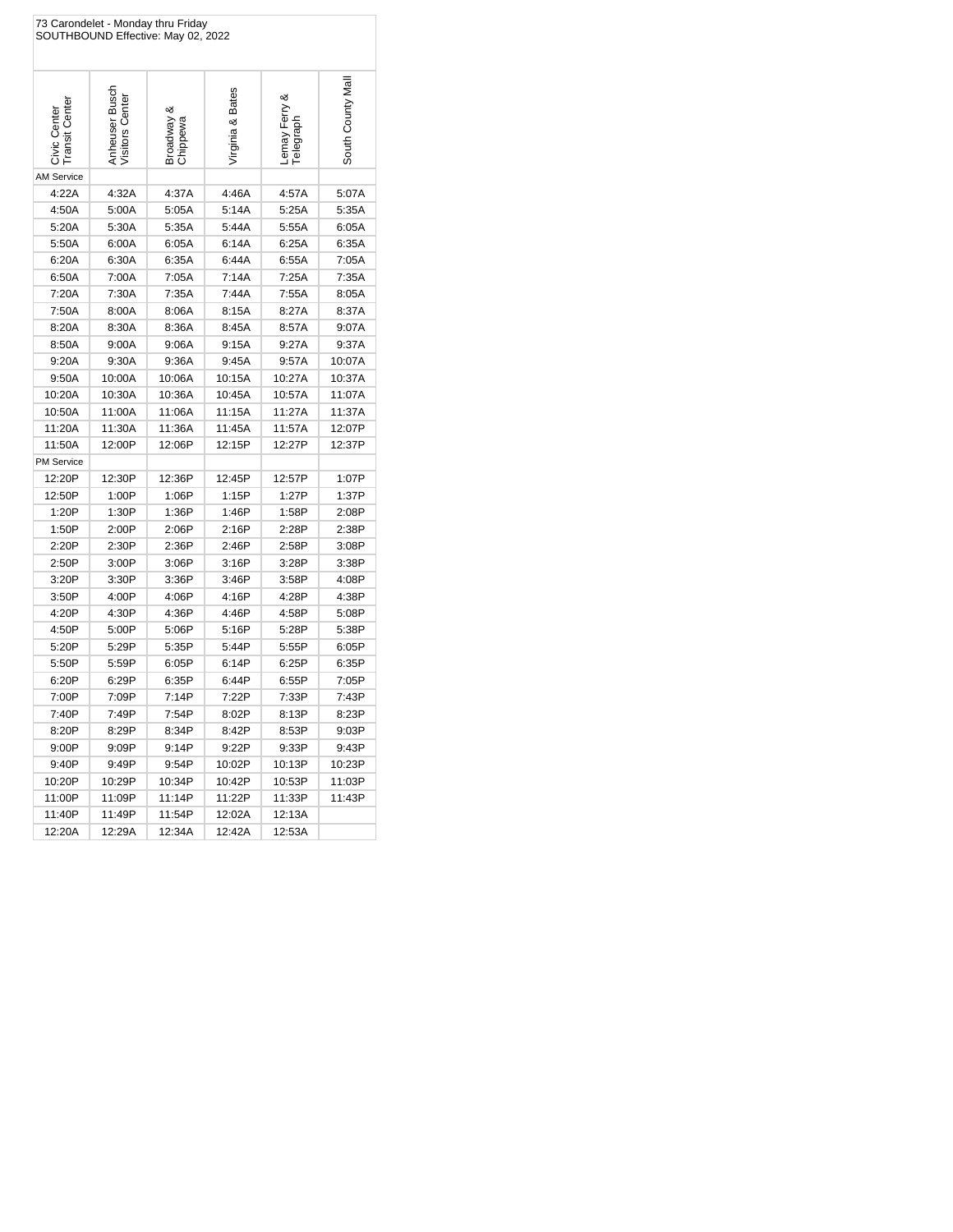| 73 Carondelet - Saturday<br>NORTHBOUND Effective: May 02, 2022 |                            |                  |                           |                                   |                                |  |
|----------------------------------------------------------------|----------------------------|------------------|---------------------------|-----------------------------------|--------------------------------|--|
| South County Mal                                               | Lemay Ferry &<br>Telegraph | Virginia & Bates | య<br>Broadway<br>Chippewa | Anheuser Busch<br>Visitors Center | Civic Center<br>Transit Center |  |
| <b>AM Service</b>                                              |                            |                  |                           |                                   |                                |  |
|                                                                | 4:13A                      | 4:23A            | 4:32A                     | 4:37A                             | 4:46A                          |  |
|                                                                | 4:53A                      | 5:03A            | 5:12A                     | 5:17A                             | 5:26A                          |  |
| 5:20A                                                          | 5:30A                      | 5:41A            | 5:51A                     | 5:57A                             | 6:06A                          |  |
| 6:00A                                                          | 6:10A                      | 6:21A            | 6:31A                     | 6:37A                             | 6:46A                          |  |
| 6:40A                                                          | 6:50A                      | 7:01A            | 7:11A                     | 7:17A                             | 7:26A                          |  |
| 7:20A                                                          | 7:30A                      | 7:41A            | 7:51A                     | 7:57A                             | 8:06A                          |  |
| 8:00A                                                          | 8:10A                      | 8:21A            | 8:32A                     | 8:38A                             | 8:48A                          |  |
| 8:40A                                                          | 8:50A                      | 9:01A            | 9:12A                     | 9:18A                             | 9:28A                          |  |
| 9:20A                                                          | 9:30A                      | 9:41A            | 9:52A                     | 9:58A                             | 10:08A                         |  |
| 10:00A                                                         | 10:10A                     | 10:21A           | 10:32A                    | 10:38A                            | 10:48A                         |  |
| 10:40A                                                         | 10:50A                     | 11:01A           | 11:12A                    | 11:18A                            | 11:28A                         |  |
| 11:20A                                                         | 11:30A                     | 11:41A           | 11:52A                    | 11:58A                            | 12:08P                         |  |
| PM Service                                                     |                            |                  |                           |                                   |                                |  |
| 12:00P                                                         | 12:10P                     | 12:21P           | 12:32P                    | 12:38P                            | 12:48P                         |  |
| 12:40P                                                         | 12:50P                     | 1:01P            | 1:12P                     | 1:18P                             | 1:28P                          |  |
| 1:20P                                                          | 1:30P                      | 1:41P            | 1:52P                     | 1:58P                             | 2:08P                          |  |
| 2:00P                                                          | 2:10P                      | 2:21P            | 2:32P                     | 2:38P                             | 2:48P                          |  |
| 2:40P                                                          | 2:50P                      | 3:01P            | 3:12P                     | 3:18P                             | 3:28P                          |  |
| 3:20P                                                          | 3:30P                      | 3:41P            | 3:52P                     | 3:58P                             | 4:08P                          |  |
| 4:00P                                                          | 4:10P                      | 4:21P            | 4:32P                     | 4:38P                             | 4:48P                          |  |
| 4:40P                                                          | 4:50P                      | 5:01P            | 5:12P                     | 5:18P                             | 5:28P                          |  |
| 5:20P                                                          | 5:30P                      | 5:41P            | 5:52P                     | 5:58P                             | 6:08P                          |  |
| 6:20P                                                          | 6:30P                      | 6:41P            | 6:51P                     | 6:57P                             | 7:07P                          |  |
| 7:20P                                                          | 7:30P                      | 7:40P            | 7:50P                     | 7:55P                             | 8:05P                          |  |
| 8:20P                                                          | 8:30P                      | 8:40P            | 8:50P                     | 8:55P                             | 9:05P                          |  |
| 9:20P                                                          | 9:30P                      | 9:40P            | 9:50P                     | 9:55P                             | 10:05P                         |  |
| 10:20P                                                         | 10:30P                     | 10:40P           | 10:50P                    | 10:55P                            | 11:05P                         |  |
| 11:20P                                                         | 11:30P                     | 11:40P           | 11:50P                    | 11:55P                            | 12:05A                         |  |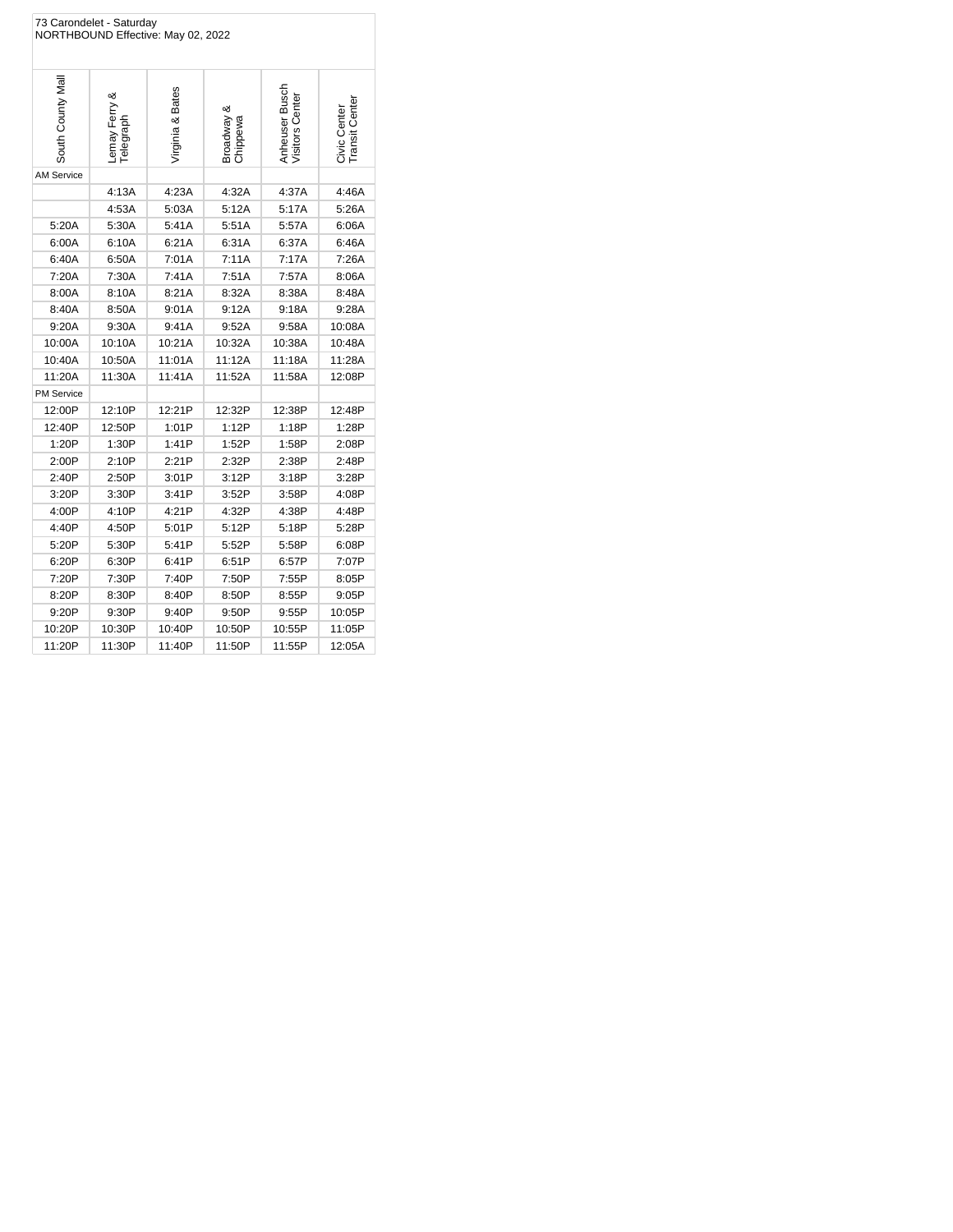| 73 Carondelet - Saturday<br>SOUTHBOUND Effective: May 02, 2022 |                                   |                        |                  |                                 |                  |  |
|----------------------------------------------------------------|-----------------------------------|------------------------|------------------|---------------------------------|------------------|--|
| Civic Center<br>Transit Center                                 | Anheuser Busch<br>Visitors Center | Broadway &<br>Chippewa | Virginia & Bates | ∞<br>Lemay Ferry &<br>Telegraph | South County Mal |  |
| <b>AM Service</b>                                              |                                   |                        |                  |                                 |                  |  |
| 4:22A                                                          | 4:32A                             | 4:37A                  | 4:46A            | 4:57A                           | 5:07A            |  |
| 5:00A                                                          | 5:10A                             | 5:15A                  | 5:24A            | 5:35A                           | 5:45A            |  |
| 5:40A                                                          | 5:50A                             | 5:55A                  | 6:04A            | 6:15A                           | 6:25A            |  |
| 6:20A                                                          | 6:30A                             | 6:35A                  | 6:44A            | 6:55A                           | 7:05A            |  |
| 7:00A                                                          | 7:10A                             | 7:15A                  | 7:24A            | 7:35A                           | 7:45A            |  |
| 7:40A                                                          | 7:50A                             | 7:56A                  | 8:05A            | 8:17A                           | 8:27A            |  |
| 8:20A                                                          | 8:30A                             | 8:36A                  | 8:45A            | 8:57A                           | 9:07A            |  |
| 9:00A                                                          | 9:10A                             | 9:16A                  | 9:25A            | 9:37A                           | 9:47A            |  |
| 9:40A                                                          | 9:50A                             | 9:56A                  | 10:05A           | 10:17A                          | 10:27A           |  |
| 10:20A                                                         | 10:30A                            | 10:36A                 | 10:45A           | 10:57A                          | 11:07A           |  |
| 11:00A                                                         | 11:10A                            | 11:16A                 | 11:25A           | 11:37A                          | 11:47A           |  |
| 11:40A                                                         | 11:50A                            | 11:56A                 | 12:05P           | 12:17P                          | 12:27P           |  |
| <b>PM Service</b>                                              |                                   |                        |                  |                                 |                  |  |
| 12:20P                                                         | 12:30P                            | 12:36P                 | 12:45P           | 12:57P                          | 1:07P            |  |
| 1:00P                                                          | 1:10P                             | 1:16P                  | 1:25P            | 1:37P                           | 1:47P            |  |
| 1:40P                                                          | 1:50P                             | 1:56P                  | 2:06P            | 2:18P                           | 2:28P            |  |
| 2:20P                                                          | 2:30P                             | 2:36P                  | 2:46P            | 2:58P                           | 3:08P            |  |
| 3:00P                                                          | 3:10P                             | 3:16P                  | 3:26P            | 3:38P                           | 3:48P            |  |
| 3:40P                                                          | 3:50P                             | 3:56P                  | 4:06P            | 4:18P                           | 4:28P            |  |
| 4:20P                                                          | 4:30P                             | 4:36P                  | 4:46P            | 4:58P                           | 5:08P            |  |
| 5:00P                                                          | 5:09P                             | 5:15P                  | 5:24P            | 5:35P                           | 5:45P            |  |
| 5:40P                                                          | 5:49P                             | 5:55P                  | 6:04P            | 6:15P                           | 6:25P            |  |
| 6:20P                                                          | 6:29P                             | 6:35P                  | 6:44P            | 6:55P                           | 7:05P            |  |
| 7:20P                                                          | 7:29P                             | 7:34P                  | 7:42P            | 7:53P                           | 8:03P            |  |
| 8:20P                                                          | 8:29P                             | 8:34P                  | 8:42P            | 8:53P                           | 9:03P            |  |
| 9:20P                                                          | 9:29P                             | 9:34P                  | 9:42P            | 9:53P                           | 10:03P           |  |
| 10:20P                                                         | 10:29P                            | 10:34P                 | 10:42P           | 10:53P                          | 11:03P           |  |
| 11:20P                                                         | 11:29P                            | 11:34P                 | 11:42P           | 11:53P                          |                  |  |
| 12:20A                                                         | 12:29A                            | 12:34A                 | 12:42A           | 12:53A                          |                  |  |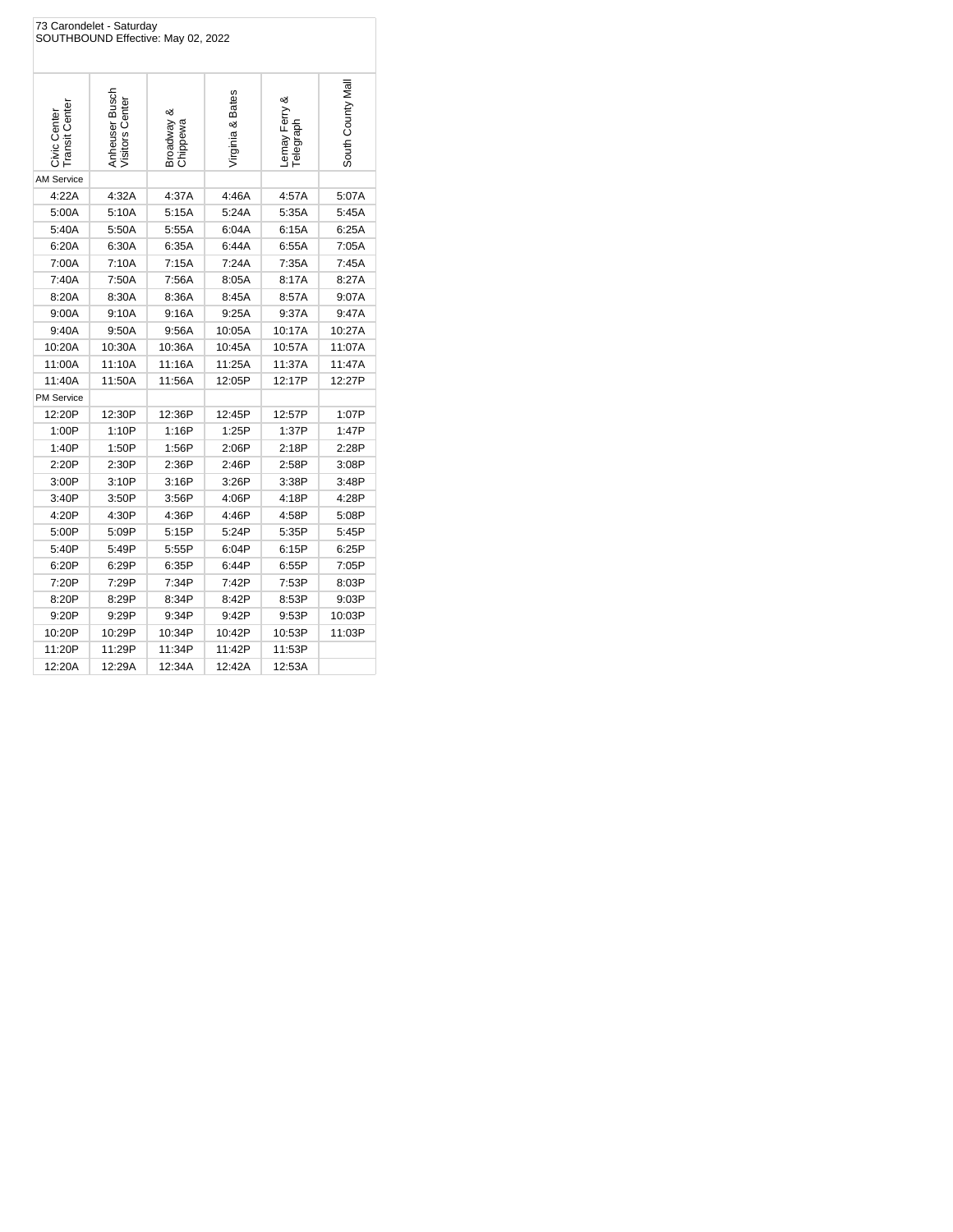|                   | 73 Carondelet - Sunday    | NORTHBOUND Effective: May 02, 2022 |                        |                                   |                               |
|-------------------|---------------------------|------------------------------------|------------------------|-----------------------------------|-------------------------------|
| South County Mal  | Lemay Ferry &<br>degraph- | Virginia & Bates                   | Broadway &<br>Chippewa | Anheuser Busch<br>Visitors Center | Transit Cente<br>Civic Center |
| <b>AM Service</b> |                           |                                    |                        |                                   |                               |
|                   | 4:13A                     | 4:23A                              | 4:32A                  | 4:37A                             | 4:46A                         |
|                   | 4:53A                     | 5:03A                              | 5:12A                  | 5:17A                             | 5:26A                         |
| 5:20A             | 5:30A                     | 5:41A                              | 5:51A                  | 5:57A                             | 6:06A                         |
| 6:00A             | 6:10A                     | 6:21A                              | 6:31A                  | 6:37A                             | 6:46A                         |
| 6:40A             | 6:50A                     | 7:01A                              | 7:11A                  | 7:17A                             | 7:26A                         |
| 7:20A             | 7:30A                     | 7:41A                              | 7:51A                  | 7:57A                             | 8:06A                         |
| 8:00A             | 8:10A                     | 8:21A                              | 8:32A                  | 8:38A                             | 8:48A                         |
| 8:40A             | 8:50A                     | 9:01A                              | 9:12A                  | 9:18A                             | 9:28A                         |
| 9:20A             | 9:30A                     | 9:41A                              | 9:52A                  | 9:58A                             | 10:08A                        |
| 10:00A            | 10:10A                    | 10:21A                             | 10:32A                 | 10:38A                            | 10:48A                        |
| 10:40A            | 10:50A                    | 11:01A                             | 11:12A                 | 11:18A                            | 11:28A                        |
| 11:20A            | 11:30A                    | 11:41A                             | 11:52A                 | 11:58A                            | 12:08P                        |
| <b>PM Service</b> |                           |                                    |                        |                                   |                               |
| 12:00P            | 12:10P                    | 12:21P                             | 12:32P                 | 12:38P                            | 12:48P                        |
| 12:40P            | 12:50P                    | 1:01P                              | 1:12P                  | 1:18P                             | 1:28P                         |
| 1:20P             | 1:30P                     | 1:41P                              | 1:52P                  | 1:58P                             | 2:08P                         |
| 2:00P             | 2:10P                     | 2:21P                              | 2:32P                  | 2:38P                             | 2:48P                         |
| 2:40P             | 2:50P                     | 3:01P                              | 3:12P                  | 3:18P                             | 3:28P                         |
| 3:20P             | 3:30P                     | 3:41P                              | 3:52P                  | 3:58P                             | 4:08P                         |
| 4:00P             | 4:10P                     | 4:21P                              | 4:32P                  | 4:38P                             | 4:48P                         |
| 4:40P             | 4:50P                     | 5:01P                              | 5:12P                  | 5:18P                             | 5:28P                         |
| 5:20P             | 5:30P                     | 5:41P                              | 5:52P                  | 5:58P                             | 6:08P                         |
| 6:20P             | 6:30P                     | 6:41P                              | 6:51P                  | 6:57P                             | 7:07P                         |
| 7:20P             | 7:30P                     | 7:40P                              | 7:50P                  | 7:55P                             | 8:05P                         |
| 8:20P             | 8:30P                     | 8:40P                              | 8:50P                  | 8:55P                             | 9:05P                         |
| 9:20P             | 9:30P                     | 9:40P                              | 9:50P                  | 9:55P                             | 10:05P                        |
| 10:20P            | 10:30P                    | 10:40P                             | 10:50P                 | 10:55P                            | 11:05P                        |
| 11:20P            | 11:30P                    | 11:40P                             | 11:50P                 | 11:55P                            | 12:05A                        |